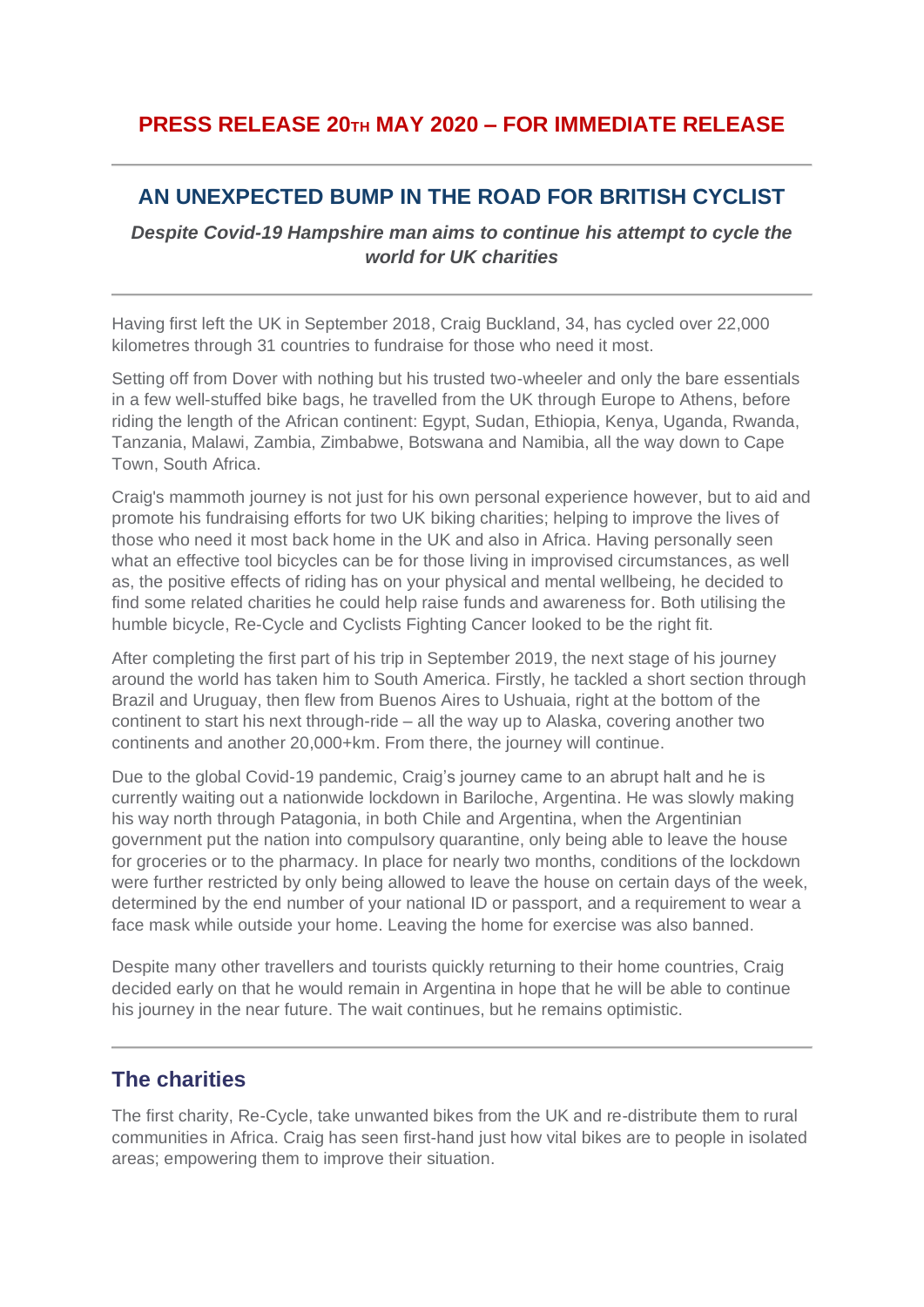The second is Cyclists Fighting Cancer, who provide bikes/trikes to children who are living with and beyond cancer, in order to physically help with their recovery, improve their selfconfidence, and bring family units back together through exercise and by spending quality time together.

So far, Craig has raised nearly £1,000 but, of course, he aims to raise much more.

Charity donation page:<https://uk.virginmoneygiving.com/travelling-on-tread>

| <b>Key stats - accurate as of - 20/05/2020</b> |                                                          |
|------------------------------------------------|----------------------------------------------------------|
| Kilometres Ridden:                             | <b>22,350</b> (over half of circumference of the earth)  |
| Countries ridden through:                      | <b>31</b>                                                |
| Days on the road:                              | 623                                                      |
| Metres climbed:                                | <b>187,000</b> (equivalent of 21 submits of Mt. Everest) |

### **Craig's side of the story**

Craig casts more light in a short Q&A on why he started his journey, his experiences so far, why he decided to work with his chosen charities and how he's dealing with the Covid-19 pandemic while under lockdown in Argentina.

**View Q&A here**:<https://www.travellingontread.com/press-release-20-05-20-q-a>

#### **What the charities have to say**

Lindsay Hurrell, Fundraising & Marketing Manager, Re-Cycle say's:

"*We are extremely grateful for the support that Craig Buckland is giving to Re-Cycle. He has so far had an amazing adventure and challenge, which is quite something. We hope that he will soon be able to continue on his journey once he is out of the COVID-19 lockdown in Argentina. We are always overwhelmed by the support that we receive from individuals like Craig, so if you can spare a few pennies and help him raise even more money we know he would be really grateful*".

Rachel Wignell, Fundraising Manager, Cyclists Fighting Cancer say's:

*"Craig really understands what we do here at Cyclists Fighting Cancer and supporting us while riding his bike on his epic adventure is absolutely fantastic and we can't thank him enough! Like many charities the current situation has affected us severely and we currently have 150 outstanding bike applications for children with cancer, so Craig's fundraising has come at a really crucial time. We wish him a safe journey when he is able to continue on his challenge and we look forward to following the rest of his adventures #keeppedalling"*